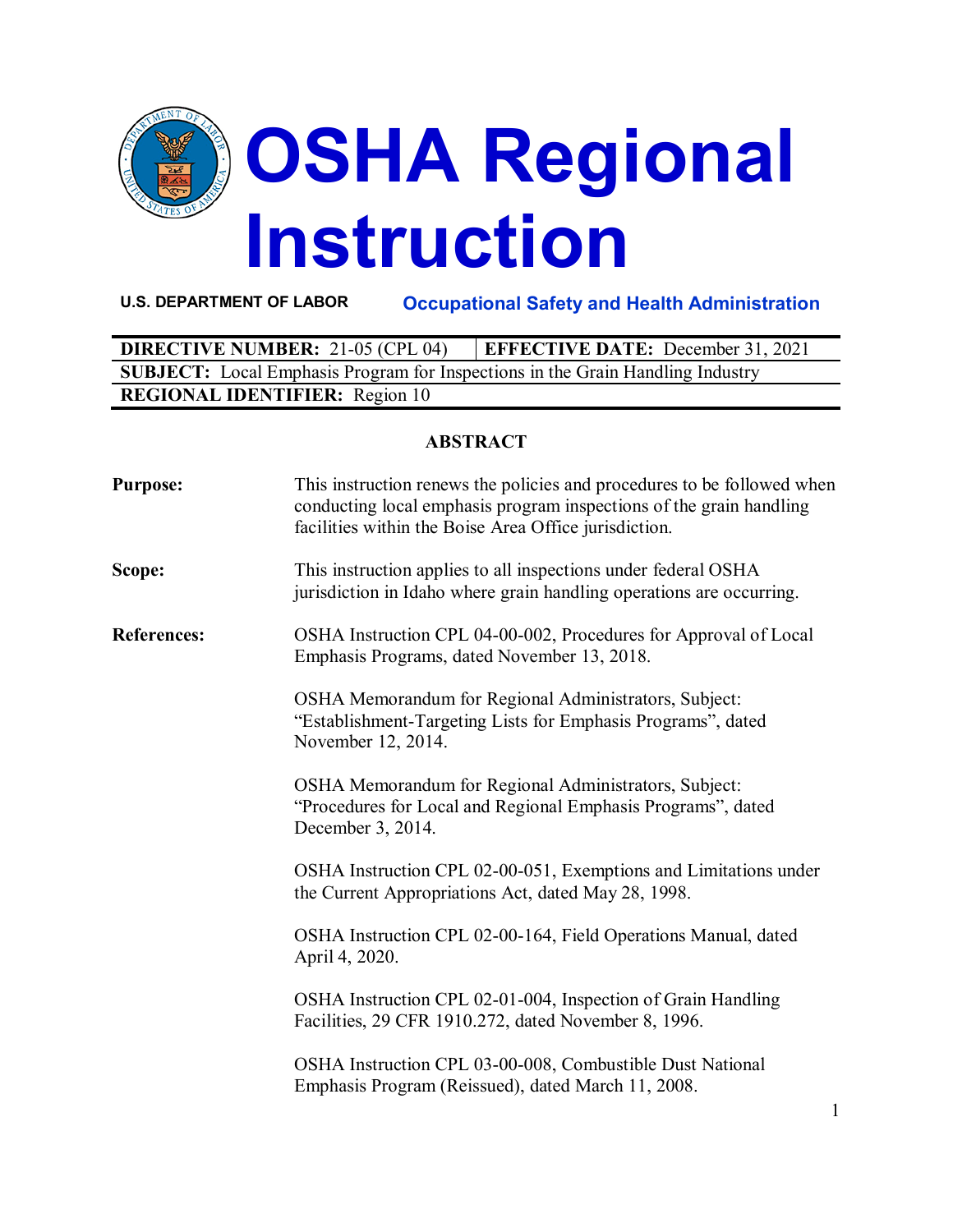|                             | National Institute for Occupational Safety and Health (NIOSH)<br>Publication No. 83-126, Occupational Safety in Grain Elevators and<br>Feed Mills (1983). |
|-----------------------------|-----------------------------------------------------------------------------------------------------------------------------------------------------------|
|                             | NIOSH Publication 88-102, Preventing Entrapment and Suffocation<br>Caused by the Unstable Surfaces of Stored Grain and Other Materials<br>(1987).         |
|                             | NIOSH Publication 95-109, Safe Grain and Silage Handling (1995).                                                                                          |
| <b>Cancellation:</b>        | OSHA Regional Instruction 19-10 (CPL 04), dated December 31, 2018.                                                                                        |
| <b>Expiration Date:</b>     | This instruction will expire December 31, 2026, but may be renewed.                                                                                       |
| <b>State Plan Impact:</b>   | None.                                                                                                                                                     |
| <b>Significant Changes:</b> | None.                                                                                                                                                     |
| <b>Action Offices:</b>      | Boise Area Office and the Office of Enforcement Programs.                                                                                                 |
| <b>Originating Office:</b>  | Office of Enforcement Programs                                                                                                                            |
| <b>Contact:</b>             | Assistant Regional Administrator<br>Office of Enforcement Programs                                                                                        |

By and Under the Authority of:

Patrick J. Kapust

Acting Regional Administrator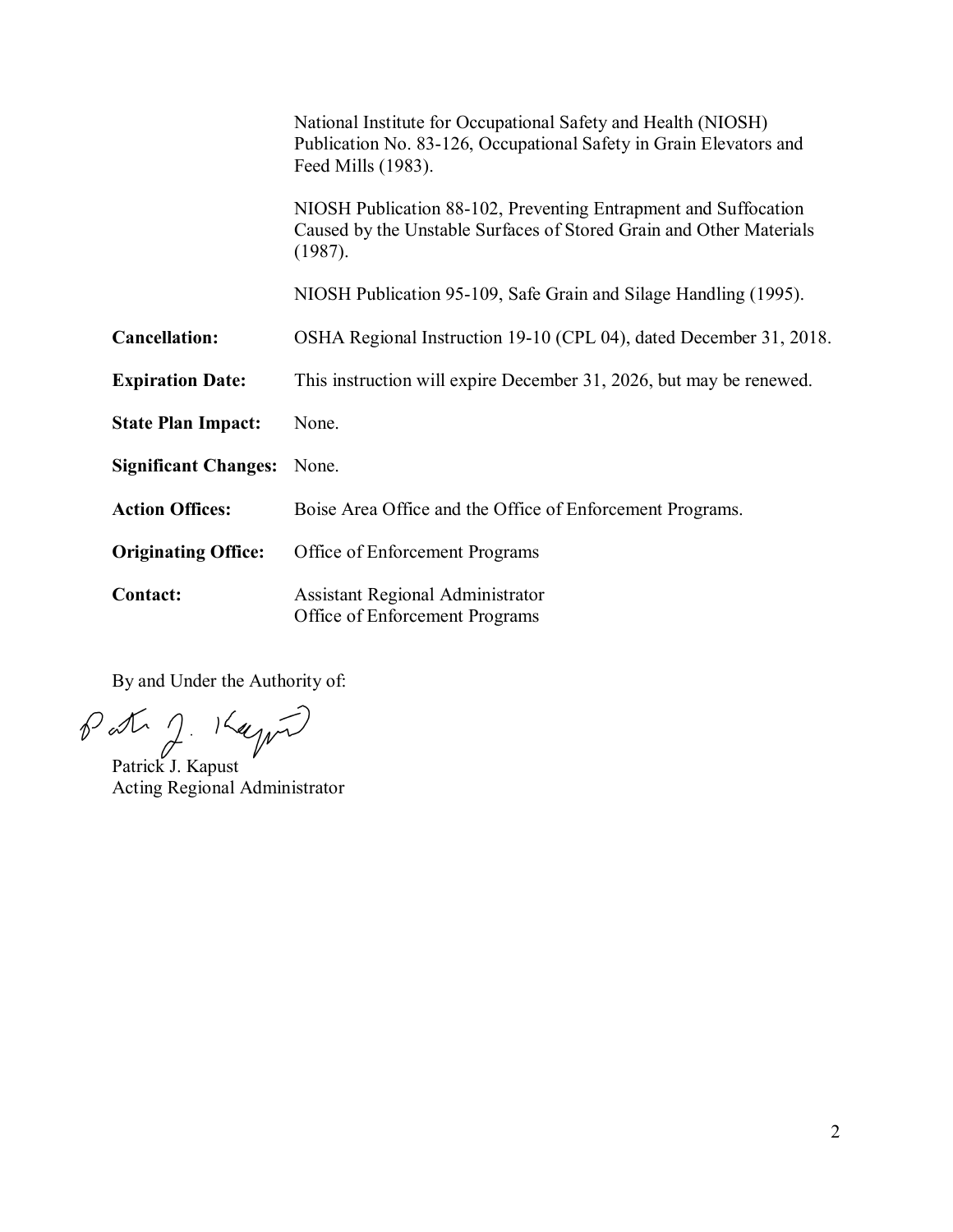# **Executive Summary**

This instruction renews a Local Emphasis Program (LEP) to address serious and recognized hazards in the grain handling industry, including General Industry (29 CFR 1910).

# **Table of Contents**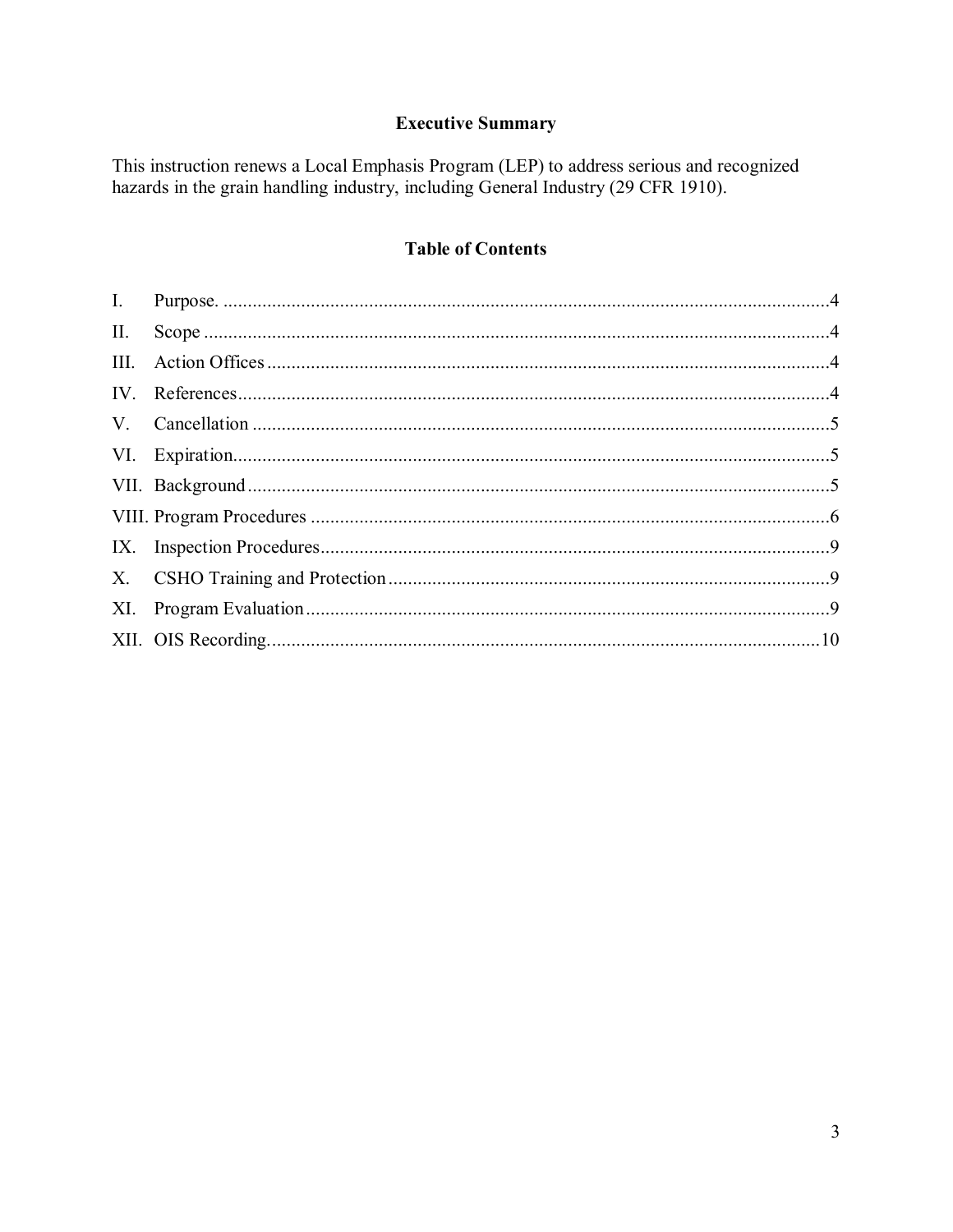## <span id="page-3-0"></span>**I. Purpose.**

This instruction renews a local emphasis program (LEP) designed to reduce injury, illness, and death rates in the grain handling industry by increasing employers' knowledge in safety and health and promoting safety and health programs through a combination of compliance assistance and enforcement activities.

## <span id="page-3-1"></span>**II. Scope.**

This instruction applies to general industry establishments that are covered by 29 CFR 1910.272 within the jurisdictional boundaries of the Boise Area Office. This LEP establishes OSHA's procedure for programmed comprehensive safety inspections of establishments in Standard Industrial Classification (SIC)/North American Industry Classification System (NAICS) codes 2041/311211 (flour mill products), 2044/311212 (rice milling), 2048/311119 (prepared feed for animals and fowls), 5153/424510 (grain and field bean merchant wholesalers) and 4221/493130 (grain and field beans warehousing and storage), for any grain handling or storage related activities performed at the establishment, pursuant to the provisions contained in the Field Operations Manual.

## <span id="page-3-2"></span>**III. Action Offices.**

Boise Area Office and the Office of Enforcement Programs.

## <span id="page-3-3"></span>**IV. References:**

OSHA Instruction CPL 04-00-002, Procedures for Approval of Local Emphasis Programs, dated November 13, 2018.

OSHA Memorandum for Regional Administrators, Subject: "Establishment-Targeting Lists for Emphasis Programs", dated November 12, 2014.

OSHA Memorandum for Regional Administrators, Subject: "Procedures for Local and Regional Emphasis Programs", dated December 3, 2014.

OSHA Instruction CPL 02-00-051, Exemptions and Limitations under the Current Appropriations Act, dated May 28, 1998.

OSHA Instruction CPL 02-00-164, Field Operations Manual, dated April 4, 2020.

OSHA Instruction CPL 02-01-004, Inspection of Grain Handling Facilities, 29 CFR 1910.272, dated November 8, 1996.

OSHA Instruction CPL 03-00-008, Combustible Dust National Emphasis Program (Reissued), dated March 11, 2008.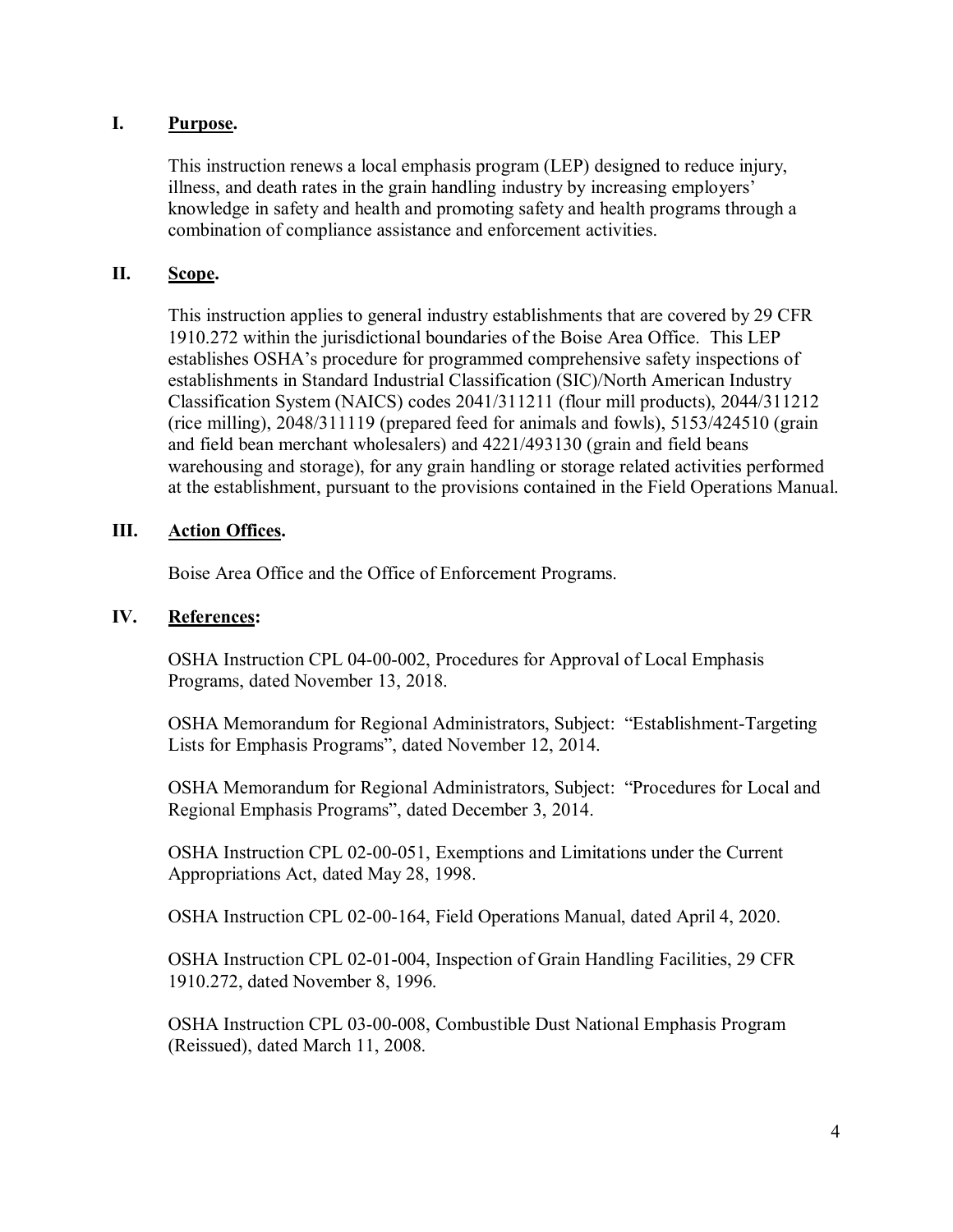National Institute for Occupational Safety and Health (NIOSH) Publication No. 83-126, Occupational Safety in Grain Elevators and Feed Mills (1983).

NIOSH Publication 88-102, Preventing Entrapment and Suffocation Caused by the Unstable Surfaces of Stored Grain and Other Materials (1987).

NIOSH Publication 95-109, Safe Grain and Silage Handling (1995)

## <span id="page-4-0"></span>**V. Cancellations.**

OSHA Regional Instruction 19-10 (CPL 04), December 31, 2018.

## <span id="page-4-1"></span>**VI. Expiration.**

This instruction will expire December 31, 2026, but may be renewed.

## <span id="page-4-2"></span>**VII. Background.**

This LEP supports the Occupational Safety and Health Administration (OSHA) Fiscal Year (FY) 2022 Agency Management Plan (AMP), Agency Theme 1, Assure Safe and Healthful Workplaces, to secure safe and health workplaces, including the agency's theme to protect the most vulnerable workers in high hazard industries, by targeting industries with higher than average illness and injury rates. This LEP also supports OSHA's Fiscal Year 2022 AMP, Agency Theme 3, Target Enforcement, Compliance Assistance, and Training Resources to Essential Worksites in the grain handling industry.

A large portion of Idaho's industry is associated with agriculture, including the handling and processing of grains, such as wheat, barley and corn.

The hazards associated with grain handling are well recognized. Employees are exposed to the potential of fires and explosions, and other significant hazards such as falls, machine guarding, hazardous energies, amputations, rail car handling operations, and grain bin entry engulfment and hazardous atmospheres.

The Boise Area Office has determined that an OSHA enforcement presence is warranted due to continuing incidences of fatalities and injuries in these facilities. Nationally, OSHA has also determined a renewed focus on grain industries is necessary by including the grain handling industry in the OSHA FY 2022 AMP as an essential worksite targeted industry.

Suffocation can occur when a worker becomes buried (engulfed) by grain as they walk on moving grain or attempt to clear grain build up on the inside of a bin. Moving grain acts like "quicksand" and can bury a worker in seconds. The behavior and weight of the grain make it extremely difficult for a worker to get out of it without assistance. Suffocation is a leading cause of death in grain storage bins. In fact, the number of deaths more than doubled between 2006 and 2010. In 2010, 51 workers were engulfed by grain stored in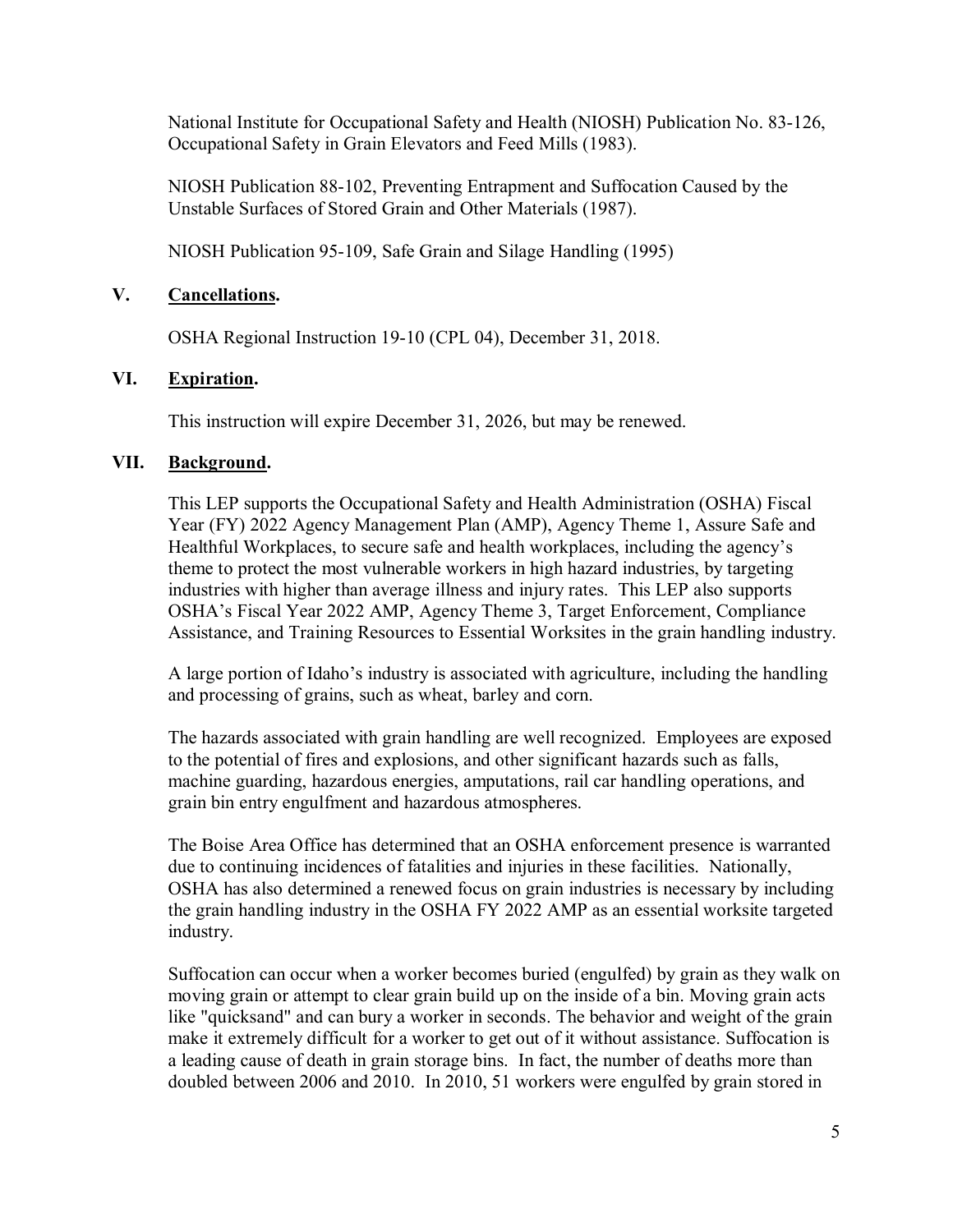bins, and 26 died – the highest number on record, according to a report issued by Purdue University. During the week of June 6, 2011, three workers, one each in Iowa, Michigan and North Dakota, were killed when they were engulfed by grain while on the job. In Texas, a fourth worker was also buried in grain, but was rescued and survived. In March 2010, a grain elevator worker suffocated when engulfed by barley grain in eastern Idaho.

[Grain dust explosions](https://www.osha.gov/SLTC/grainhandling/explosionchart.html) are often severe, involving loss of life and substantial property damage. Over the last 35 years, there have been over 500 explosions in grain handling facilities across the United States, which have killed more than 180 people and injured more than 675. Grain dust is the main source of fuel for explosions in grain handling. Grain dust is highly combustible and can burn or explode if enough becomes airborne or accumulates on a surface and finds an ignition source (such as hot bearing, overheated motor, misaligned conveyor belt, welding, cutting, and brazing). OSHA standards require that both grain dust and ignition sources must be controlled in grain elevators to prevent these often deadly explosions. In May of 2021, a grain dust explosion occurred at a large storage facility near Mountain Home, ID. This explosion cause significant equipment damage and sent one worker to the burn unit.

Falls from height can occur from many walking/working surfaces throughout a grain handling facility. Examples of such surfaces include (but are not limited to) floors, machinery, structures, roofs, skylights, unguarded holes, wall and floor openings, ladders, unguarded catwalks, platforms and man lifts. Falls can also occur as workers move from the vertical exterior ladders on grain bins to the bin roof or through a bin entrance. Mechanical equipment within grain storage structures, such as augers and conveyors, present serious entanglement and amputation hazards. Workers can easily get their limbs caught in improperly guarded moving parts of such mechanical equipment. Storage structures can also develop hazardous atmospheres due to gases given off from spoiling grain or fumigation. Workers may be exposed to unhealthy levels of airborne contaminants, including molds, chemical fumigants (toxic chemicals), and gases associated with decaying and fermenting silage. Fumigants are commonly used for insect control on stored grain and many have inadequate warning properties. Exposure to fumigants may cause permanent central nervous system damage, heart and vascular disease, and lung edema as well as cancer. Although fumigant application is enforced by the Environment Protection Agency, these gases may result in a worker passing out and falling into the grain, thus becoming engulfed and suffocating or otherwise injuring themselves.

## <span id="page-5-0"></span>**VIII. Program Procedures.**

The following procedures will be utilized to implement enforcement activity. The Regional Administrator, through the Assistant Regional Administrator for Enforcement Programs, and the Boise Area Director shall ensure that the procedures outlined in this instruction are followed and adhered to in the scheduling of programmed inspections of grain handling facilities.

## A. Outreach Program

This LEP has been in place for years and outreach is a continual effort through programs such as Safety Fests and meetings with local industry organizations. The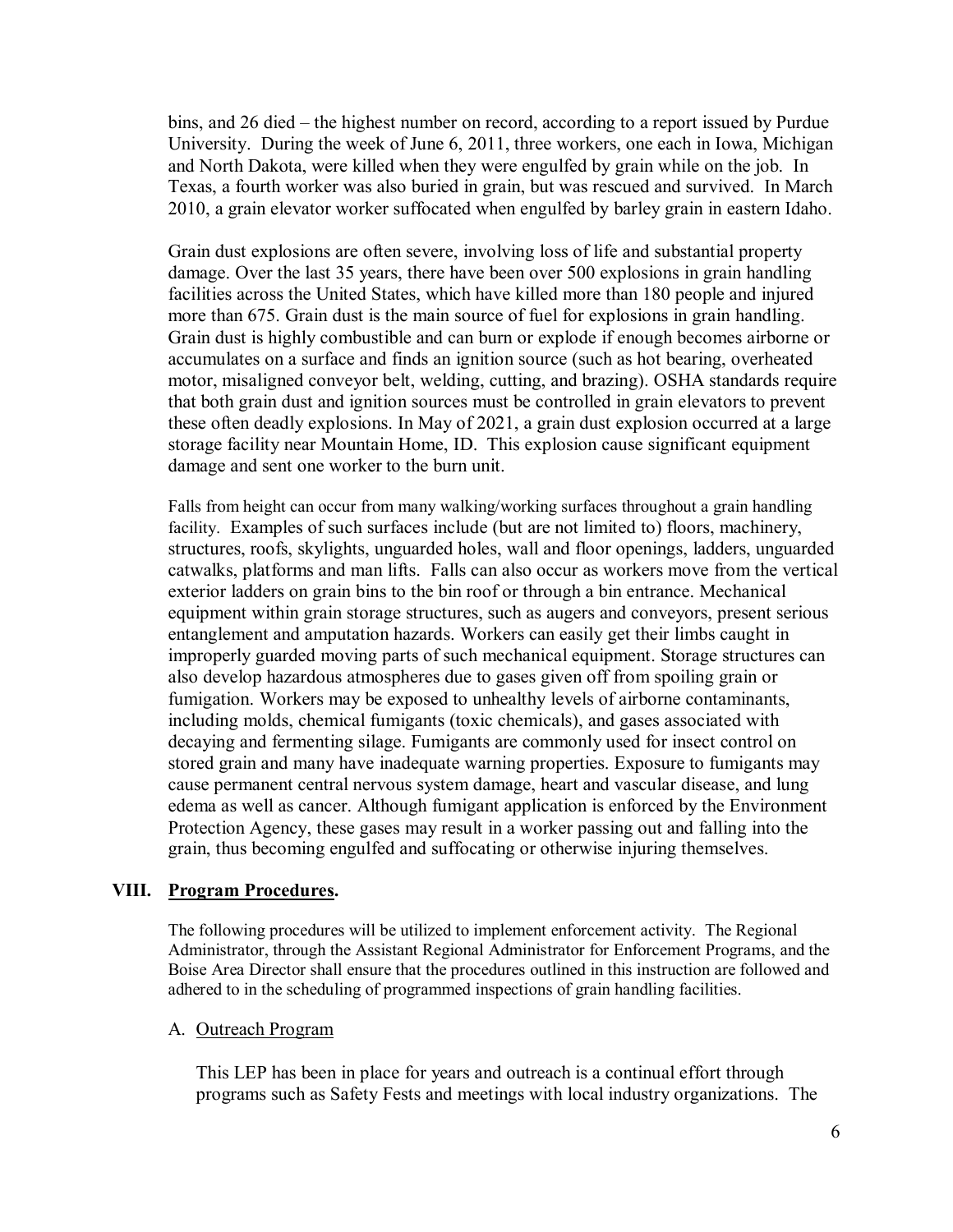Boise Area Office will provide updated information to employers on topics such as the OSHA standards that apply to grain handling, how to implement a safety and health program, and details about the LEP. OSHA has an alliance with the National Grain and Feed Association, and the Boise Area Office continues to work with the local Pacific Northwest chapter, PNWGFA (Pacific Northwest Grain & Feed Association), to provide information and training.

#### B. Programmed LEP Inspections

Inspections conducted under this program shall be scheduled and conducted pursuant to the following criteria. Inspections shall concentrate on grain handling establishments as defined by 29 CFR 1910.272(b).

Following is a list of sources for obtaining information to develop a roster from which inspections will be conducted.

#### 1. Industry Selection

The following SIC/NAICS codes list the industries within the state of Idaho that are covered by 29 CFR 1910.272: Standard Industrial Classification (SIC)/North American Industry Classification System (NAICS) codes 2041/311211 (flour mill products), 2044/311212 (rice milling), 2048/311119 (prepared feed for animals and fowls), 5153/424510 (grain and field bean merchant wholesalers) and 4221/493130 (grain and field beans warehousing and storage).

#### 2. Site Selection.

#### a. Master List Generation

A listing of establishments within the above SIC/NAICS codes will be provided by OSHA's Office of Statistics based on Dunn & Bradstreet information for the office's area of jurisdiction. Establishments included on the OSHA National Office mailing list for grain facilities will be added to the listing of establishments.

NOTE: Small employers with ten or fewer employees in any NAICS code listed in OSHA Instruction CPL 02-00-051 as exempt from programmed OSHA safety inspections will not be inspected. Area office staff will consult the appropriation riders (CPL 02-00-051) each fiscal year for exempt employers in any given NAICS. However, other establishments with fewer than ten employees are to be included in this program.

#### b. Deletions

The area office may delete from their list any facility/site that meets the applicable deletion criteria listed in CPL 02-00-025, Scheduling System for Programmed Inspections. The area offices may also delete any establishment that has had an inspection where exposures to grain handling hazards have been fully evaluated within the current year or any establishment where during the previous three (3) fiscal years no serious violations were cited or a subsequent inspection documented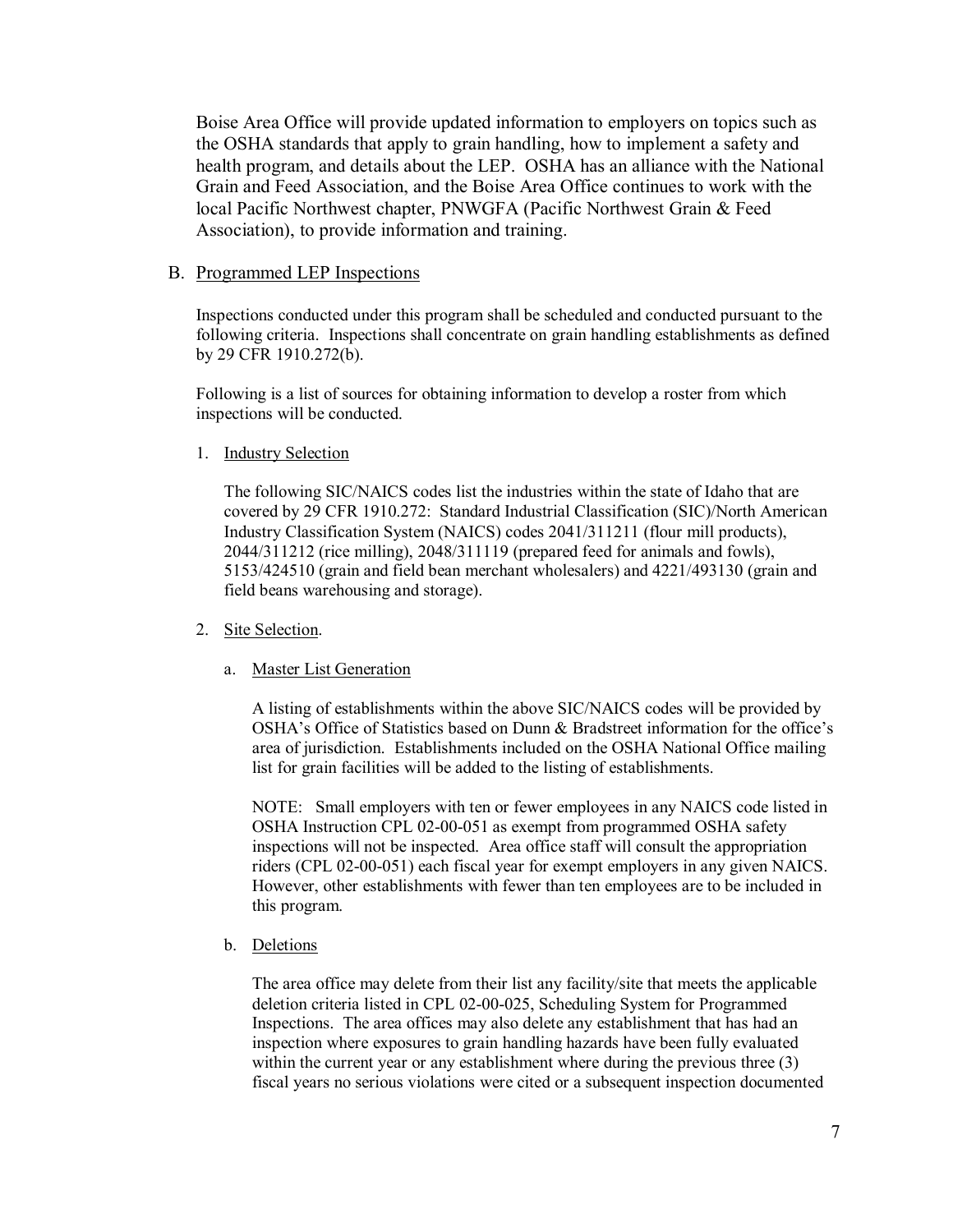employer efforts to abate all serious hazards. In the event an establishment meeting these criteria is not deleted, the decision shall be documented and the reasons for including it shall be stated.

c. Cycle Generation

A random number table will be applied to create the first inspection cycle of three or more establishments. Subsequent cycles will be created in the same way until the expiration of the LEP or until all establishments on the list have been assigned to a cycle. Whenever the area office becomes aware of a previously unknown establishment in one of the identified SIC/NAICS, that establishment shall be added to the master list for inclusion in the next inspection cycle.

#### C. Complaints, Referrals and Fatalities/Catastrophes

Complaint, referral, fatality, catastrophe and follow-up inspections will be handled according to the Field Operations Manual (FOM). Un-programmed inspections of establishments identified will be expanded to include the issues addressed by this program. An inspection scheduled under this LEP does not necessarily need to be inspected by the compliance personnel making the original observation. Every complaint or referral for any operation where there exists the potential for serious hazards associated with grain handling must be handled as follows:

- 1. Based upon the information provided, all potential grain handling related establishments brought to the attention of the area office must be handled in accordance with the procedures outlined in the FOM. The Area Director may initiate a referral or complaint inspection based on the information provided.
- 2. Whenever a Compliance Safety and Health Officer (CSHO) observes or receives information of work operations where the potential for grain handling related hazards exists, the CSHO must follow the procedures below. The procedures apply whether or not a violation is observed, and also apply when information is received through phone calls alleging a hazard, referrals (including media or other agency referrals), reports from other staff, from the general public, etc.
	- a. Document the status and condition of the work operation as far as they are known, noting any serious hazard(s). Documentation must be maintained by the area office in case of denial of entry.
	- b. Note the location of the work site and the name and address of the employer(s) performing the operation.
	- c. Provide the Assistant Area Director or Area Director with the information. Based upon the information provided, all potential grain handling related work sites will be handled in accordance with existing agency procedures for referrals and for employee complaints.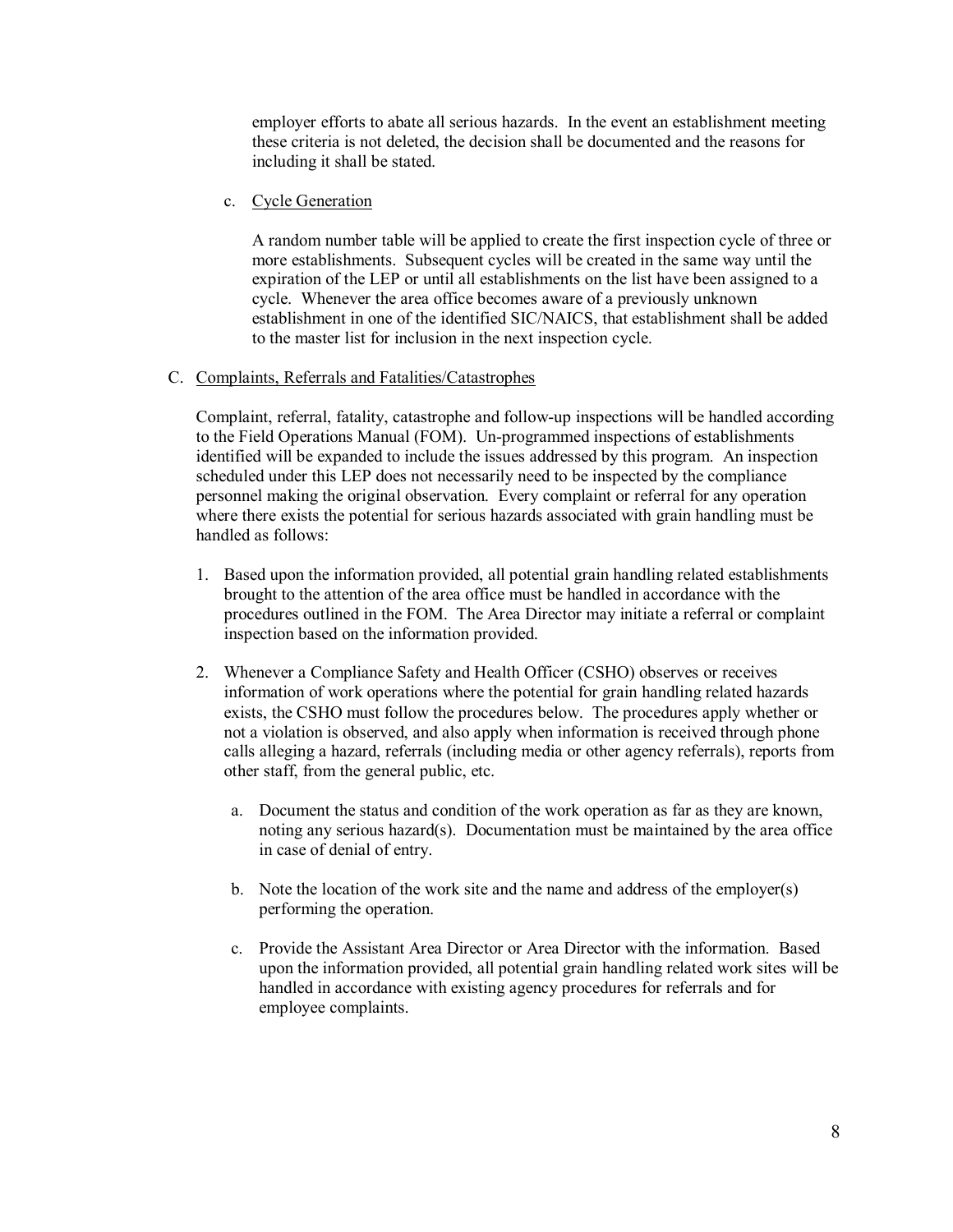## <span id="page-8-0"></span>**IX. Inspection Procedures.**

- A. Inspections will be conducted in accordance with CPL 02-00-051, Enforcement Exemption and Limitations under the Appropriation Act, and shall be conducted in accordance with provisions of the FOM.
- B. All inspections will comply with guidelines established in OSHA Instruction CPL 02-01-004, Inspection of Grain Handling Facilities, and will include an evaluation of the employer's efforts at adopting protective measures and its efforts toward the abatement of hazards relating to grain handling, especially combustible dust, engulfment hazards, amputations, machine guarding and lockout related hazards.
- C. Unprogrammed events such as fatalities, catastrophes, complaints, follow-up inspections and referrals shall be scheduled for inspection in accordance with existing procedures outlined in the FOM. When possible, a single inspection will be conducted to address the unprogrammed event as well as to conduct an inspection described in this program for establishments selected.
- D. When an inspection is not conducted because the employer has refused entry, a warrant shall be sought in accordance with procedures in the FOM.
- E. CSHOs will evaluate combustible dust related hazards and collect samples for analysis in accordance with the Combustible Dust National Emphasis Program, OSHA Instruction CPL 03-00-008.

## <span id="page-8-1"></span>**X. CSHO Training and Protection.**

- A. CSHOs are required to wear appropriate PPE and avoid fall, machine guarding, and other hazards.
- B. CSHOs shall attempt to avoid entering grain bins to collect evidence unless absolutely necessary, and shall NEVER enter grain storage bins that pose an engulfment hazard or potential atmospheric hazard. CSHOs will contact their AD or AAD to consult with them prior to entering any bins or confined spaces.
- C. When inspecting grain handling related activities under this LEP, whenever possible at least one CSHO assigned should have received the OSHA Training Institute (OTI) Grain Handling course or equivalent training and experience.
- D. Safe collection of dusts for lab analysis shall be collected and shipped in accordance with the instructions in the *Combustible Dust National Emphasis Program*, OSHA Instruction CPL 03-00-008.

## <span id="page-8-2"></span>**XI. Program Evaluation.**

A. The Area Director will be asked to provide input concerning special problems that may have surfaced during the year; recommendations to improve the LEP; and recommendations to renew or not renew the LEP.